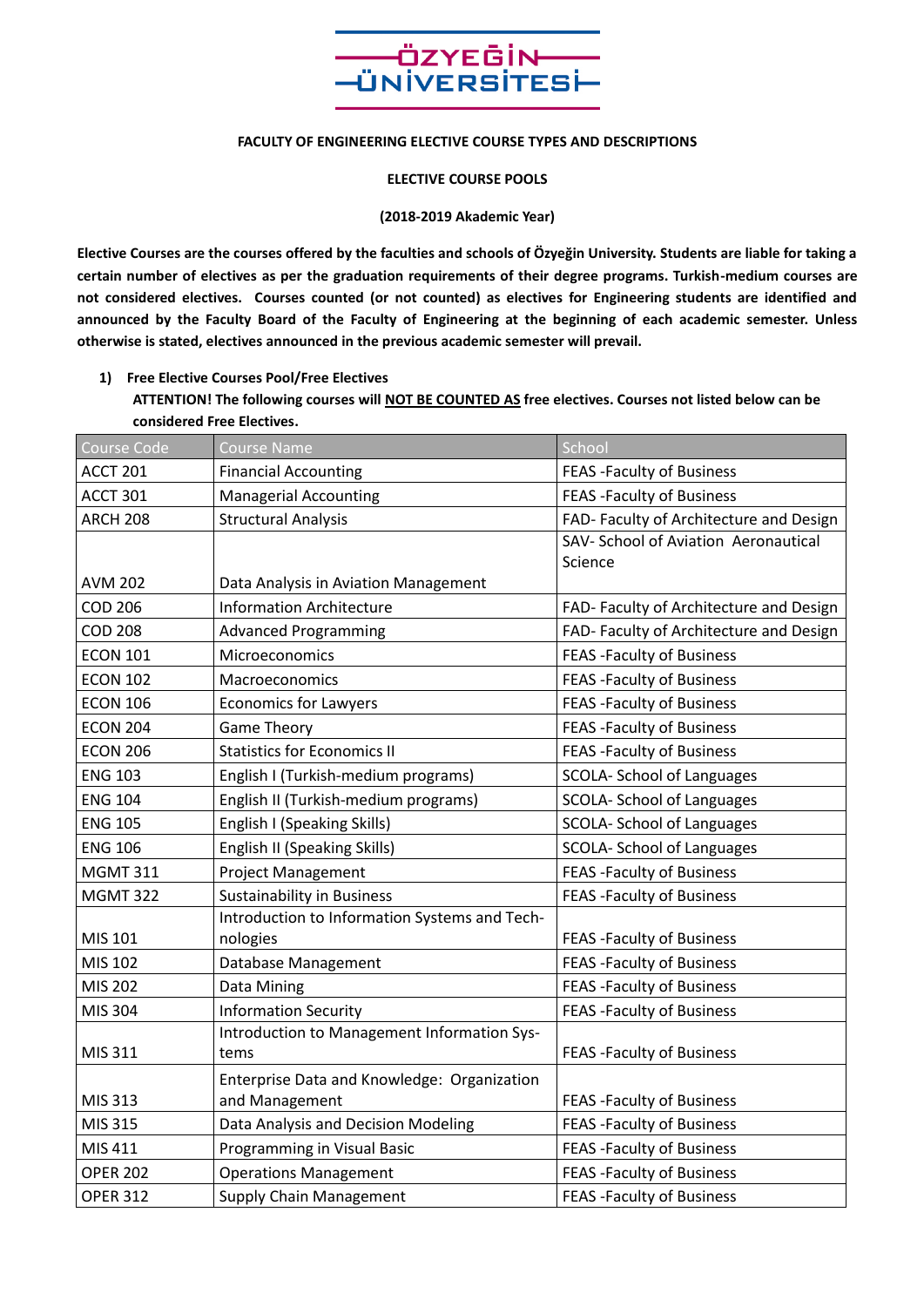

| <b>OPER 314</b> | <b>Service Operations Management</b>             | <b>FEAS - Faculty of Business</b>      |
|-----------------|--------------------------------------------------|----------------------------------------|
| <b>OPER 315</b> | Decision Making & Optimization Models            | FEAS - Faculty of Business             |
| <b>OPER 316</b> | Management Science Modeling with Excel           | FEAS - Faculty of Business             |
| <b>OPER 412</b> | Enterprise Resource Planning Systems with SAP    | FEAS - Faculty of Business             |
|                 |                                                  | SAV- School of Aviation Aeronautical   |
|                 |                                                  | Science                                |
| <b>PHYS 103</b> | <b>Physics for Pilot Training</b>                |                                        |
|                 |                                                  | SAV- School of Aviation Aeronautical   |
|                 |                                                  | Science                                |
| <b>PHYS 104</b> | Physics for Pilot Training                       |                                        |
| <b>PSY 104</b>  | <b>Statistics for Psychology II</b>              | FAS- Faculty of Social Sciences        |
| <b>PSY 104R</b> | <b>Statistics for Psychology II - Recitation</b> | <b>FAS- Faculty of Social Sciences</b> |
| HMAN            | <b>All Courses</b>                               | SAS- School of Applied Sciences        |
| <b>GARM</b>     | All Courses                                      | SAS- School of Applied Sciences        |
|                 |                                                  | SAV- School of Aviation Aeronautical   |
|                 |                                                  | Science                                |
| <b>PLT</b>      | All Courses                                      |                                        |

# **2) Social Sciences Electives**

The following courses **will be counted** as "Social Sciences Electives".

| <b>Social Sciences Electives</b>                                   |
|--------------------------------------------------------------------|
| SOC 201 Introduction To Social Sciences                            |
| PSY 100 General Psychology                                         |
| PSY 310 Creativity                                                 |
| PSY 313 Motivation & Self Regulation                               |
| HIST 103 History of Civilizations I                                |
| HIST 104 History of Civilizations II                               |
| HUM 321 Science, Technology and Society                            |
| POLS 211 Turkey and Regional Politics: The Modern Middle East      |
| IR 318 Let's explore Europe!                                       |
| IR 329 Democracy and Democratization                               |
| IR 311 International Conflict Analysis                             |
| IR 313 Clashing Views: Current Issues in Politics and Society      |
| CINE 101 Understanding Film                                        |
| HUM 304 Culture Through Film                                       |
| HUM 310 Culture and Society                                        |
| HUM 311 Judaism, Christianity, and Islam: The Abrahamic Traditions |
| HUM 312 Religions of the World                                     |
| HUM 313 Globalization, Democracy, and Social Justice               |
| HUM 314 Political Ideologies                                       |
| HUM 315 Literature and Gender                                      |
| <b>HUM 316 Political Anthropology</b>                              |
| HUM 317 Ethics                                                     |
|                                                                    |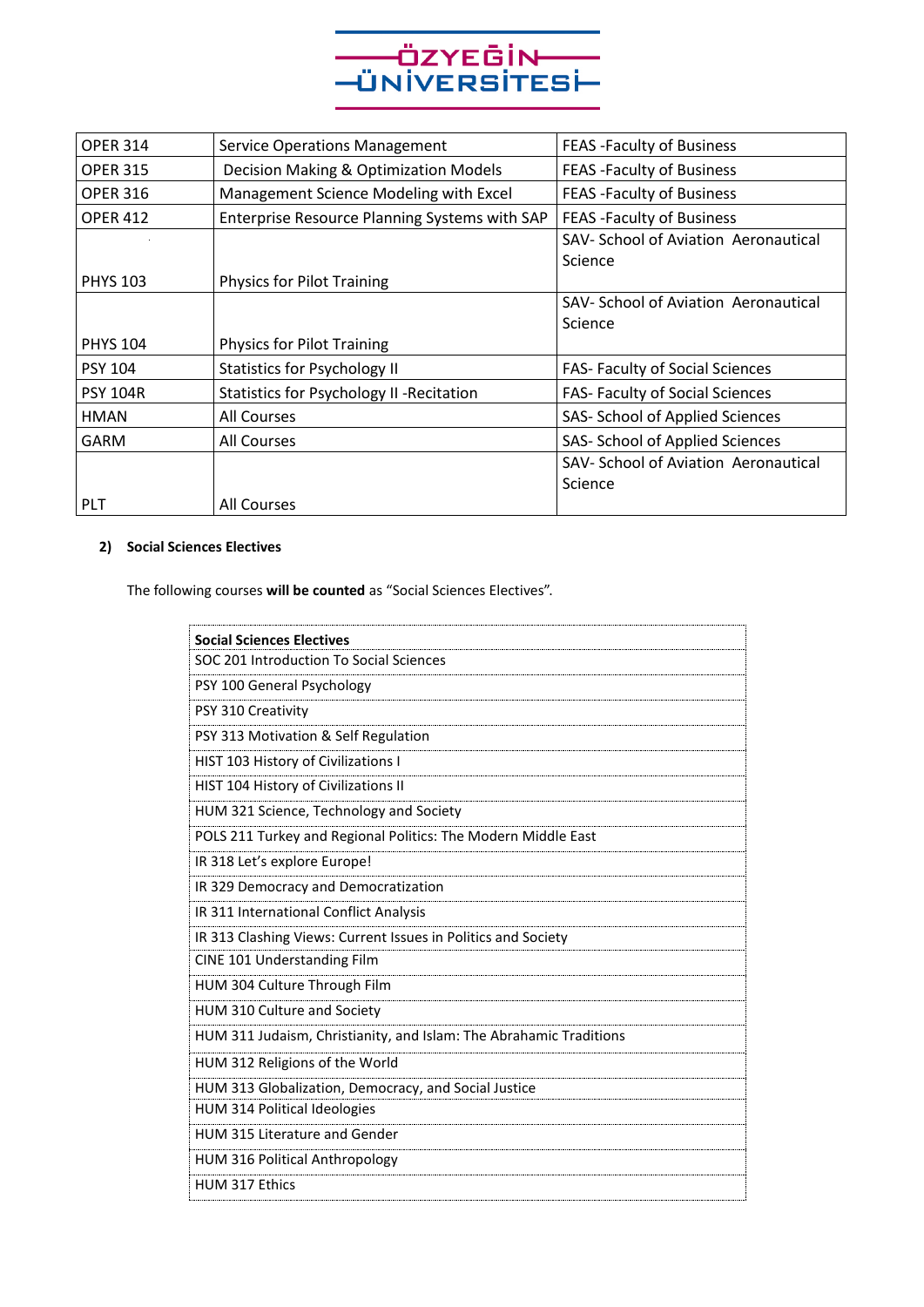

HUM 318 History of Western Art

HUM 319 Philosophy Goes to the Movies: Introduction to Philosophy HUM 352 Turkish Literature and Modernism

# **3) Engineering Certificate Elective Courses Pool/ Certificate Electives**

Engineering **Certificate Electives** cover all courses start with the course codes EE, CS, ME, CE, or IE, and course numbers from 390 to 399. Students may take any certificate electives they prefer, regardless of their departments, so long as the course has available quota. Certificate courses are not counted as area courses.

# **4) Engineering Area Elective Courses Pool**

# **5.1) EE Department Area Elective Courses/BSEE Area Electives**

EE Area Electives cover all elective courses with the course code EE which are offered by the Department of Electrical-Electronics Engineering at the Faculty of Engineering at Özyeğin University (excluding certificate courses). Students are liable for taking the EE Area Electives listed among the graduation requirements of their degree programs. Specialization courses are also considered "EE AREA ELECTIVES" even though they are not coded as EE.

# **5.2) CS Department Area Elective Courses/BSCS Area Electives**

CS Area Electives cover all elective courses with the course code CS which are offered by the Department of Computer Science at the Faculty of Engineering at Özyeğin University (excluding certificate courses). Students are liable for taking the CS Area Electives listed among the graduation requirements of their degree programs. Specialization courses are also considered "CS AREA ELECTIVES" even though they are not coded as CS.

#### **5.3) ME Department Area Elective Courses/BSME Area Electives**

ME Area Electives cover all elective courses with the course code ME which are offered by the Department of Mechanical Engineering at the Faculty of Engineering at Özyeğin University (excluding certificate courses). Students are liable for taking the ME Area Electives listed among the graduation requirements of their degree programs. Specialization courses are also considered "ME AREA ELECTIVES" even though they are not coded as ME.

#### **5.4) IE Department Area Elective Courses/BSIE Area Electives**

IE Area Electives cover all elective courses with the course code IE which are offered by the Department of Industrial Engineering at the Faculty of Engineering at Özyeğin University. Students are liable for taking the IE Area Electives listed among the graduation requirements of their degree programs (excluding certificate courses).

#### **5.7) CE Department Area Elective Courses/BSCE Area Electives**

CE Area Electives cover all elective courses with the course code CE which are offered by the Department of Civil Engineering at the Faculty of Engineering at Özyeğin University. Students are liable for taking the CE Area Electives listed among the graduation requirements of their degree programs.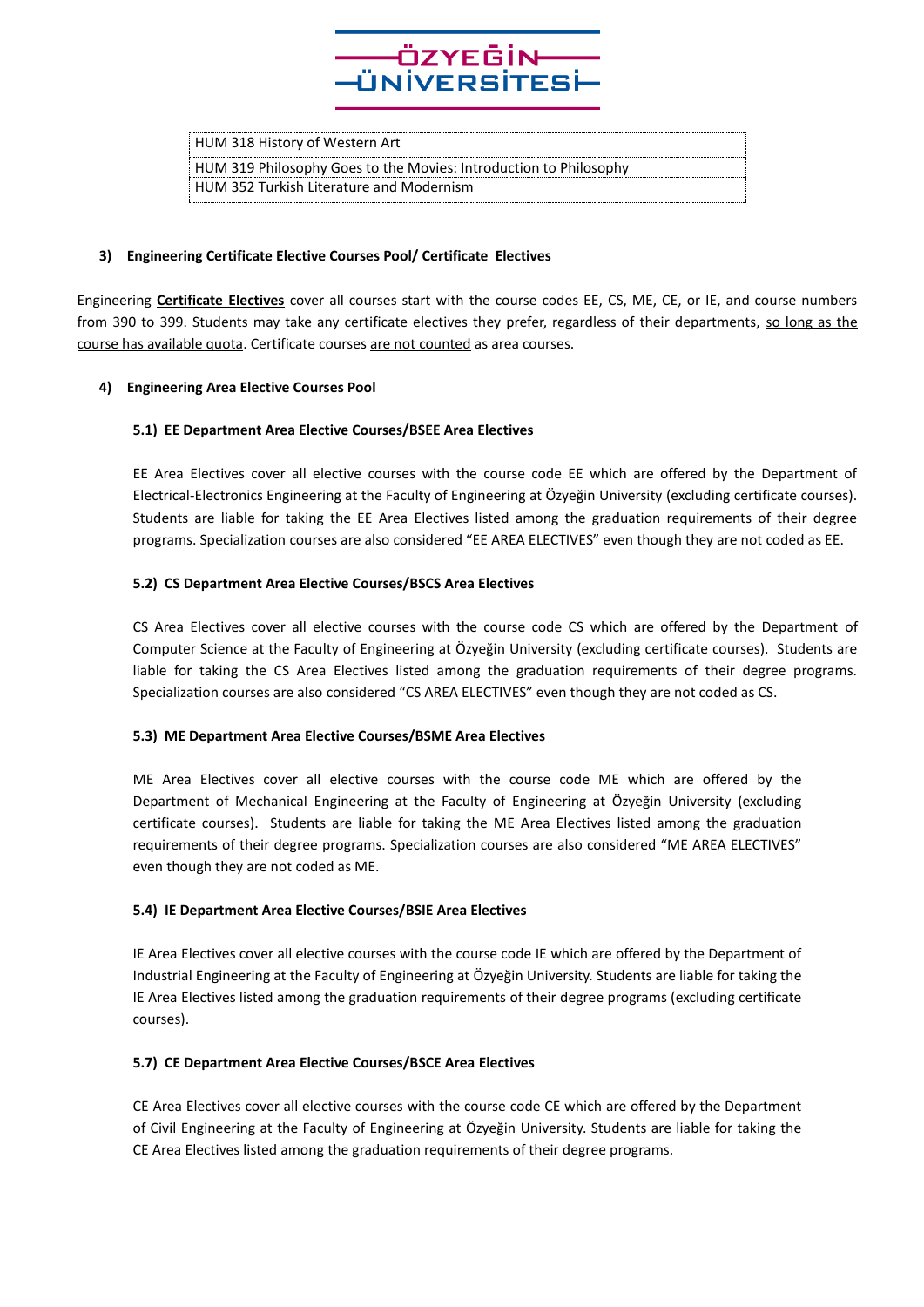

# a) AREA 1 Construction Management

| CE 340        | Techniques for Construction Planning and Control   | <b>Area Required Course</b> |
|---------------|----------------------------------------------------|-----------------------------|
| CE 460        | <b>Construction Cost Management</b>                | <b>Area Required Course</b> |
| CE 461        | <b>Risk Management in Construction Projects</b>    | <b>Area Elective Course</b> |
| <b>CE 462</b> | Health and Safety in Construction                  | <b>Area Elective Course</b> |
| CE 467        | Information Technology for Construction Management | <b>Area Elective Course</b> |
| CE 463        | <b>Building Information Modeling</b>               | Area Elective Course        |

# b) AREA 2 Structural Analysis

| <b>CE 411</b> |                                                            | <b>Area Required Course</b> |
|---------------|------------------------------------------------------------|-----------------------------|
| <b>CE 417</b> | <b>Advanced Design of Steel Structures</b>                 | <b>Area Required Course</b> |
| CE 409        | <b>Prestressed Concrete</b>                                | Area Elective Course        |
| <b>CE 414</b> | Uncertainty and Reliability in Civil Engineering           | Area Elective Course        |
| <b>CE 416</b> | <b>Structural Risk Management of Historical Structures</b> | <b>Area Elective Course</b> |
| CE 464        | Performance Based Design of RC Structures                  | <b>Area Elective Course</b> |

# c) AREA 3 Earthquake Engineering

| <b>CE 403</b> | Introduction to Earthquake Engineering           | <b>Area Required Course</b> |
|---------------|--------------------------------------------------|-----------------------------|
| <b>CE 404</b> | <b>Structural Dynamics</b>                       | <b>Area Required Course</b> |
| <b>CE 414</b> | Uncertainty and Reliability in Civil Engineering | <b>Area Elective Course</b> |
| <b>CE 420</b> | Geotechnical Earthquake Engineering              | <b>Area Elective Course</b> |
| <b>CE 427</b> | Earthquake Resistant Design of RC Structures     | <b>Area Elective Course</b> |